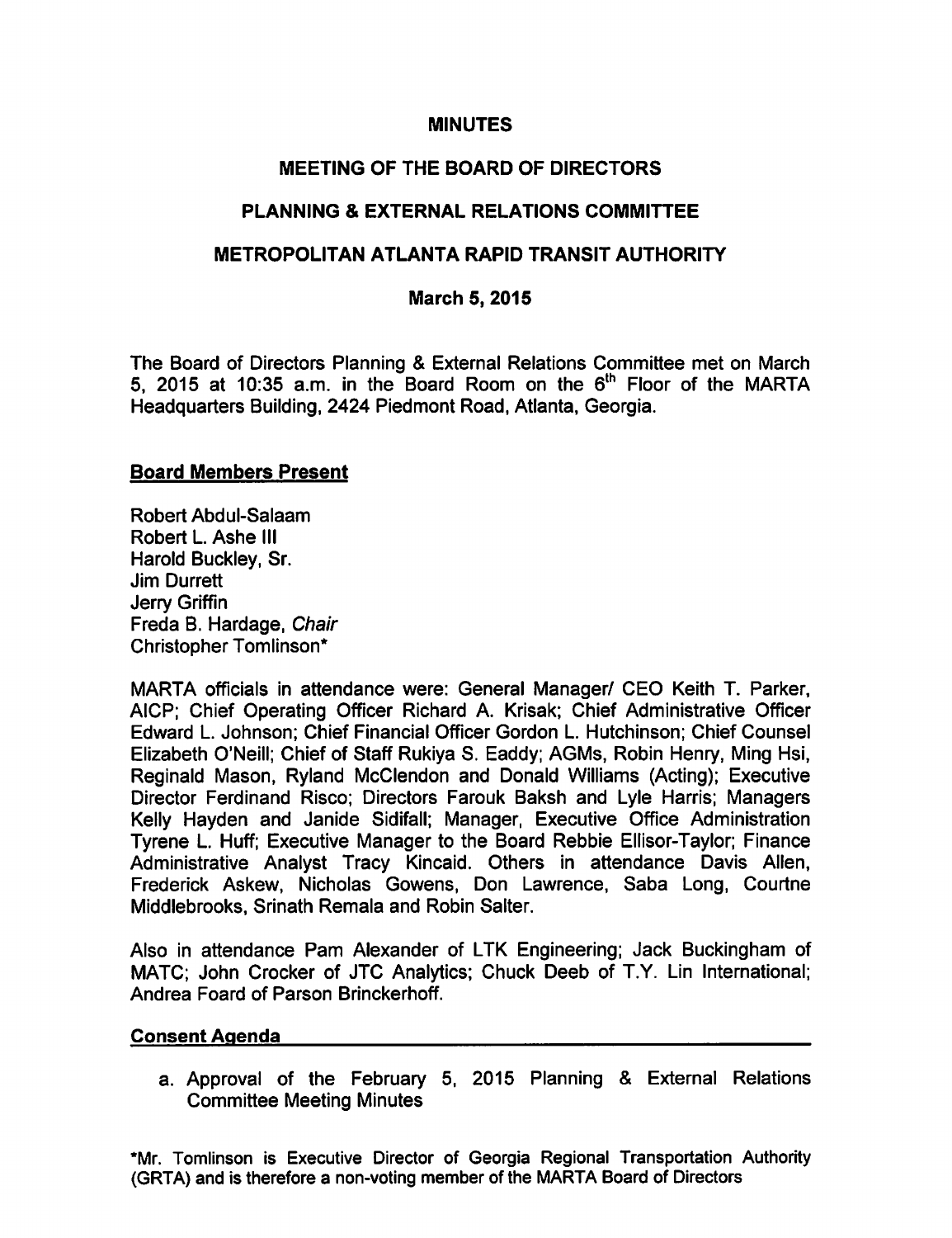On motion by Mr. Durrett seconded by Mr. Buckley, the Consent Agenda was unanimously approved by a vote of 5 to 0, with 5 members present.

#### Individual Agenda

#### Briefing - Clayton County Outreach Campaign

Mrs. McClendon briefed the Committee External Affairs' comprehensive outreach plan leading up to the Clayton County bus service on March 21, 2015.

#### Purpose

 $\triangleright$  The External Affairs (EA) Office will carry out a comprehensive outreach plan leading up to the Clayton County bus service on March 21, 2015

#### Goal

- To inform and educate Clayton County Local Elected Officials and residents about MARTA services, programs, and procedures to provide an opportunity to learn about, but not limited to the following:
	- Bus Routes/schedules
	- The simple steps how to ride MARTA
	- MARTA's code of conduct policy (Ride with Respect)
	- Fare products/transfers
	- How to purchase, register and reload breeze cards
	- DEO seniors, disabled customers, LEP
	- $\circ$  Police safety and security
	- $\circ$  Mobility application process, travel training and trip scheduling
	- $\circ$  Reduced Fare application process
	- $\circ$  Customer Service complaints, issues, etc.
	- $\circ$  Media Sales locations to purchase breeze cards
	- $\circ$  Students Program (K-12) process to add new schools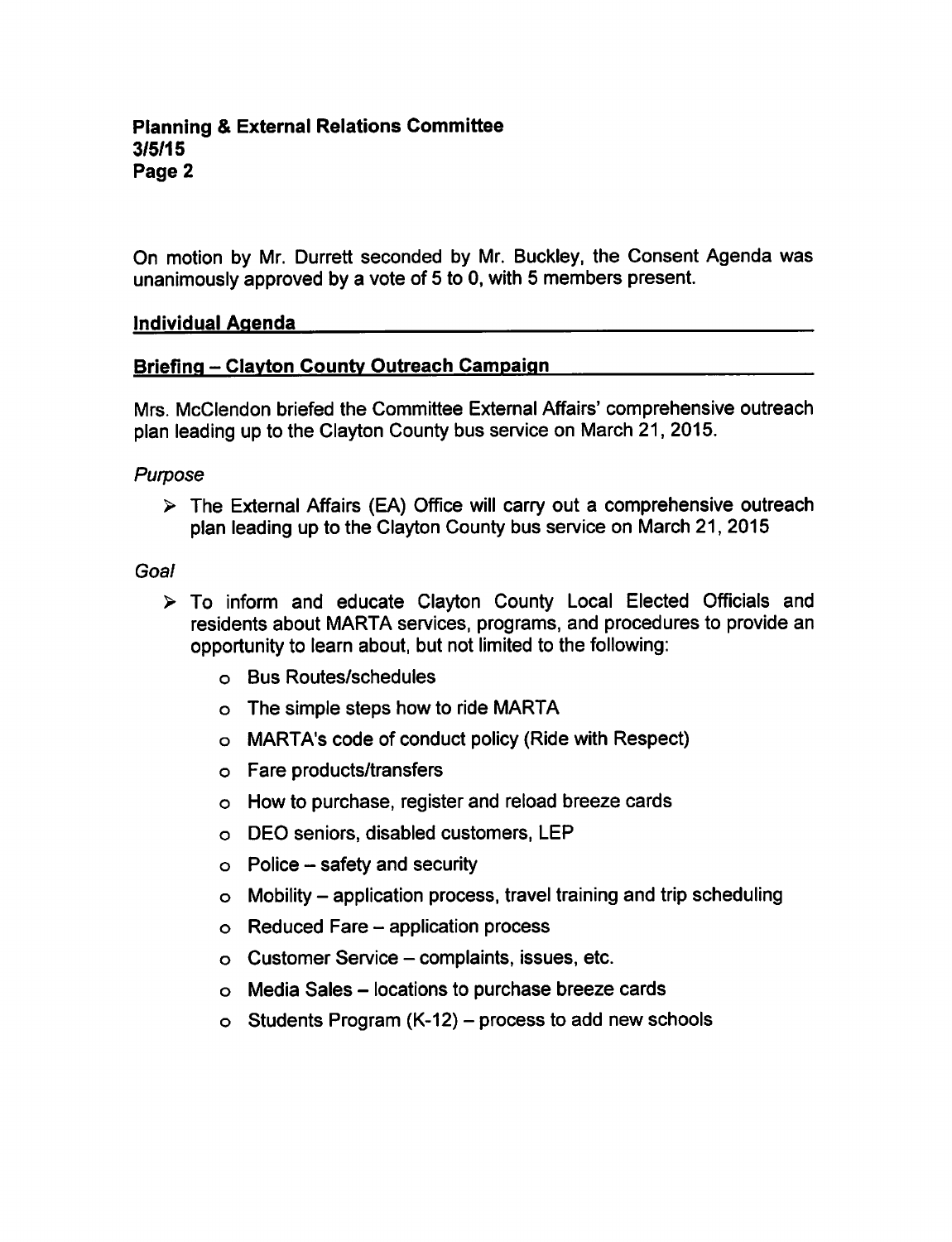### **Planning & External Relations Committee** 3/5/15 Page 3

Focus Groups

- Clayton County Focus Groups
	- February 4, 2015, 6:00-8:00PM, Virginia Gray Community Center
	- February 5, 2015, 6:00-8:00PM, Riverdale Town Center
- $\triangleright$  Clayton County Focus Groups LEP Group
	- TBD

# Job Fair/Meet MARTA

- February 7, 2015, 10:00am-2:00pm
- $\geq 1,000$  participants
- $\triangleright$  Overview of Services
- $\triangleright$  Meet MARTA Materials
- Register/Buy Breeze Cards

# Meet MARTA Days

- $\triangleright$  Overview of Services
- Get Breeze Card
- $\triangleright$  Sign-up Reduced Fare
- $\triangleright$  Learn about Mobility
- $\triangleright$  Understand the bus routes
- $\triangleright$  Talk to MARTA Police about safety
- $\triangleright$  Meet MARTA staff
- > Dates/Locations
	- $\circ$  February 21<sup>st</sup>, 10am-2pm H Mart Riverdale
	- $\circ$  February 27<sup>th</sup>, 9am-2pm Clayton Community Services
	- $\circ$  February 28<sup>th</sup>, 10am-2pm Riverdale Health Expo
	- o March  $7<sup>th</sup>$ , 11am-3pm Hearts to Nourish Hope
	- $\circ$  March 14<sup>th</sup>, 10am-2pm Riverdale Town Center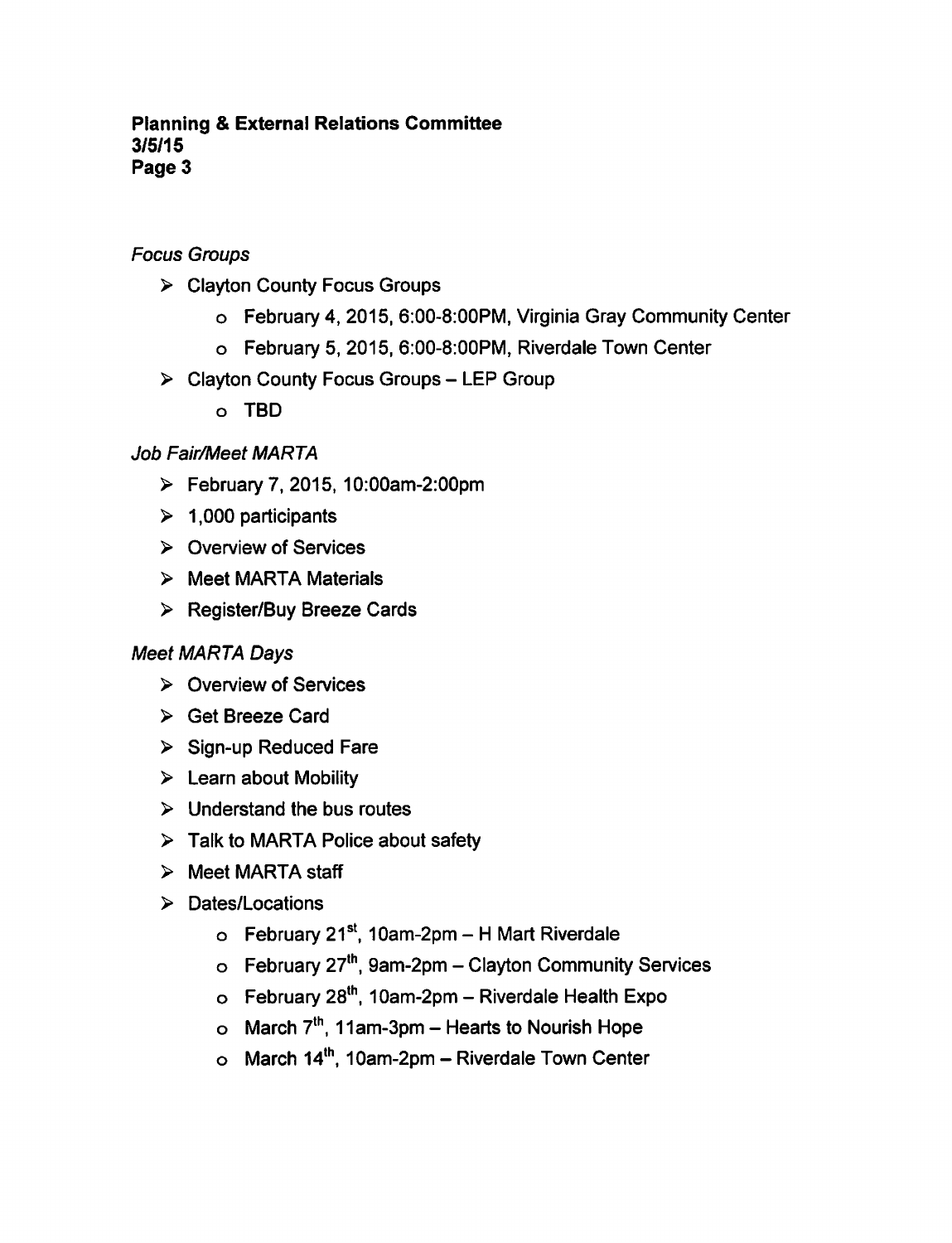#### **Planning & External Relations Committee** 3/5/15 Page

# Clayton County Orientation

- $\geq$  March 4<sup>th</sup>, 9:30am-2:30pm MARTA HQ/Annex
- Agency/Admin. Officials (Public Works, Transportation, Police, Sheriff, COO, CFO, Legal, Facilities, etc.)

# Munch and Learn with Keith Parker

 $\triangleright$  February 19<sup>th</sup>, 8am – Clayton County Chamber of Commerce

### Next Steps

- $\triangleright$  Webinars
	- How to Ride MARTA
	- MARTA Programs
	- o Special Service

### Briefing – Proposed Service Changes for August 8, 2015

Mr. Hayden briefed the Committee on the Proposed Bus Service Changes for the August 8, 2015 Mark-Up.

### **Highlights**

- Implement new service in Clayton County (Route 191 GA-85/Riverdale/Airport; route 193 - SR-54/Jonesboro/East Point Station; Route 195 - Forest Parkway/College Park Station; FLEX 1 - Lovejoy Circulator)
- Improve On-Time Performance (OTP)
- Improve bus route efficiency "Right Size" the service
- Respond to customer requests (add Sunday service on Route  $8 -$  North Druid Hills; Route  $75 -$  Tucker) improve OTP on Route  $148 -$  Sandy Springs Station to Riveredge Pkwy. via Mount Vernon Hwy.

### Proposed Recommendations for August 2015 Service Modifications (Major)

- Clayton County related additions
	- o Route 191A: GA-85/Riverdale/Airport via Flint River Rd.; Route 191B: GA-85/Riverdale/Airport via GA-138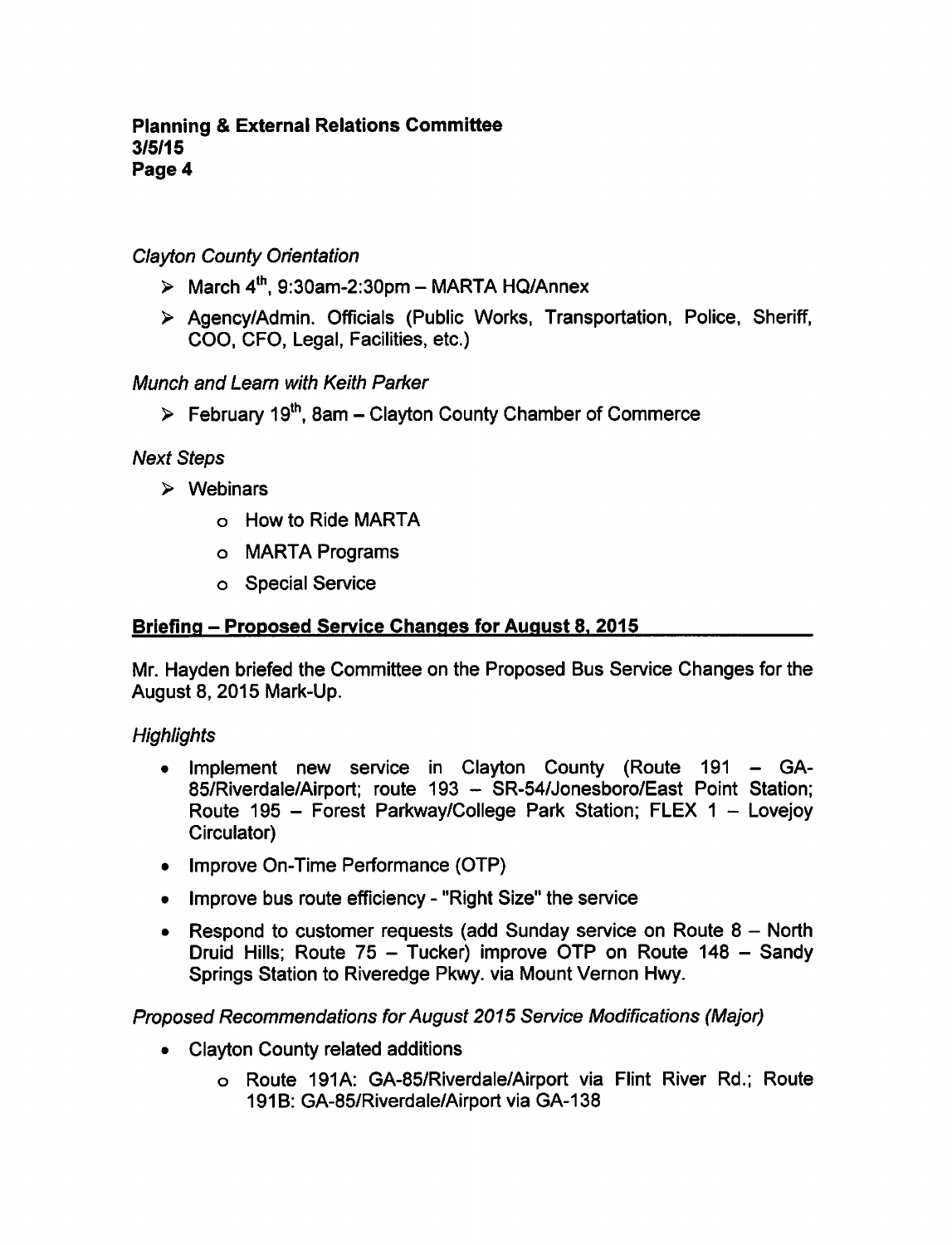- $\blacksquare$ Both routes will start at the Clayton County Justice Center in Jonesboro and operate to Hartsfield Jackson International Airport International Terminal
- Route 193A: SR-54/Jonesboro/East Point Station; Route 193B: SR-54/Jonesboro/East Point Station via Battle Creek Rd.
	- Both routes will start at the Clayton County Justice Center in Jonesboro and operate via Tara Blvd. (or Battle Creek Rd.), Jonesboro Rd., Conley Rd., Old Dixie Hwy., Central Ave. to MARTA East Point Station
- Route 195: Forest Pkwy./College Park Station
	- Route will start at Bouldercrest and Anvil Block and operate  $\blacksquare$ via Bouldercrest, Forest Pkwy., Phoenix Blvd., GA-314, Southhampton Rd., Godby Rd., Old National Hwy., Roosevelt Hwy., Lee St. Connector, Main St. to College Park **Station**
- $\circ$  FLEX 1 Justice Center/Lovejoy
	- **Utilizing a small vehicle (30 feet with 15-24 seats available,** dependent upon wheelchair needs) this route will operate on local surface streets between the Clayton County Justice Center and the City of Lovejoy providing connecting service to other Clayton County routes; deviations into population centers will attempt to reduce long walks to bus stops
- Mobility
	- Implement complementary ADA service for the new and  $\bullet$ extended routes to comply with the Americans with Disabilities Act of 1990
- Other current MARTA route modifications
	- Route 8: North Druid Hills
		- $\blacksquare$  Add Sunday service; route will now operate 7 days per week
	- Route 75: Tucker
		- Add Sunday service; route will now operate 7 days per week
	- Route 148: Sandy Springs/Riveredge Pkwy.
		- To improve OTP, relocate current terminus of route from Medical Center Station to Sandy Springs Station; route to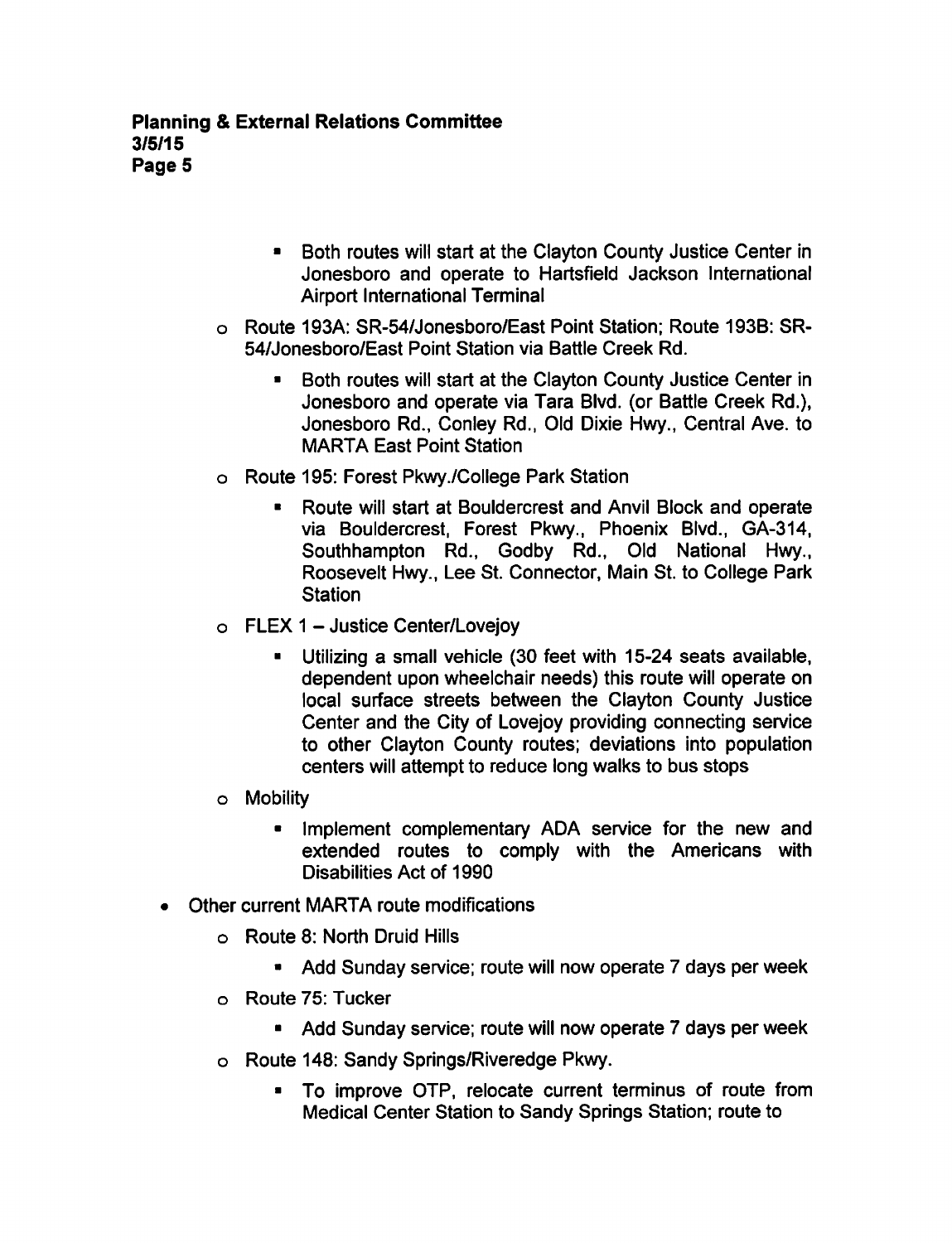operate via Mount Vernon Hwy., Ferry Rd. then current routing to Riveredge Parkway

Public Hearings & Next Steps

- $\triangleright$  Public Hearings will be conducted the week of April 13, 2015, at five separate locations (TBD)
- $\triangleright$  Following public hearings, the Board will be briefed of the results during a April 2015 committee meeting and asked to vote on the route modifications for implementation at the May 2015 full Board Meeting

Mrs. Abdul-Salaam asked when will Mobility service start in Clayton County.

Mr. Hayden said Mobility mimics fixed-route service and will start when routes begin.

## Briefing - FY15 Quality of Service Survey Semiannual

Dr. Salter presented the Quality of Service (QOS) Semiannual survey results.

Survey Method

- $\geq$  3,783 bus and rail patron interviews from July 1 December 19, 2014
	- $\circ$  1<sup>st</sup> Quarter: 1,789
	- $\circ$  2<sup>nd</sup> Quarter: 1,994
- $\triangleright$  Margin of error: +/- 3.2% for both quarters combined

Key Findings

- $\triangleright$  Performance Ratings
	- Average scores of three performance attributes significantly improved
		- Controlling nuisance behaviors in rail stations  $6.9 \rightarrow 7.2$
		- Frequency of train service on weekends  $5.7 \rightarrow 6.1$
		- Controlling nuisance behaviors on buses  $7.2 \rightarrow 7.9$
- $\triangleright$  Primary Drivers of Overall Satisfaction
	- Performance attributes analyzed to identify strongest predictors of overall satisfaction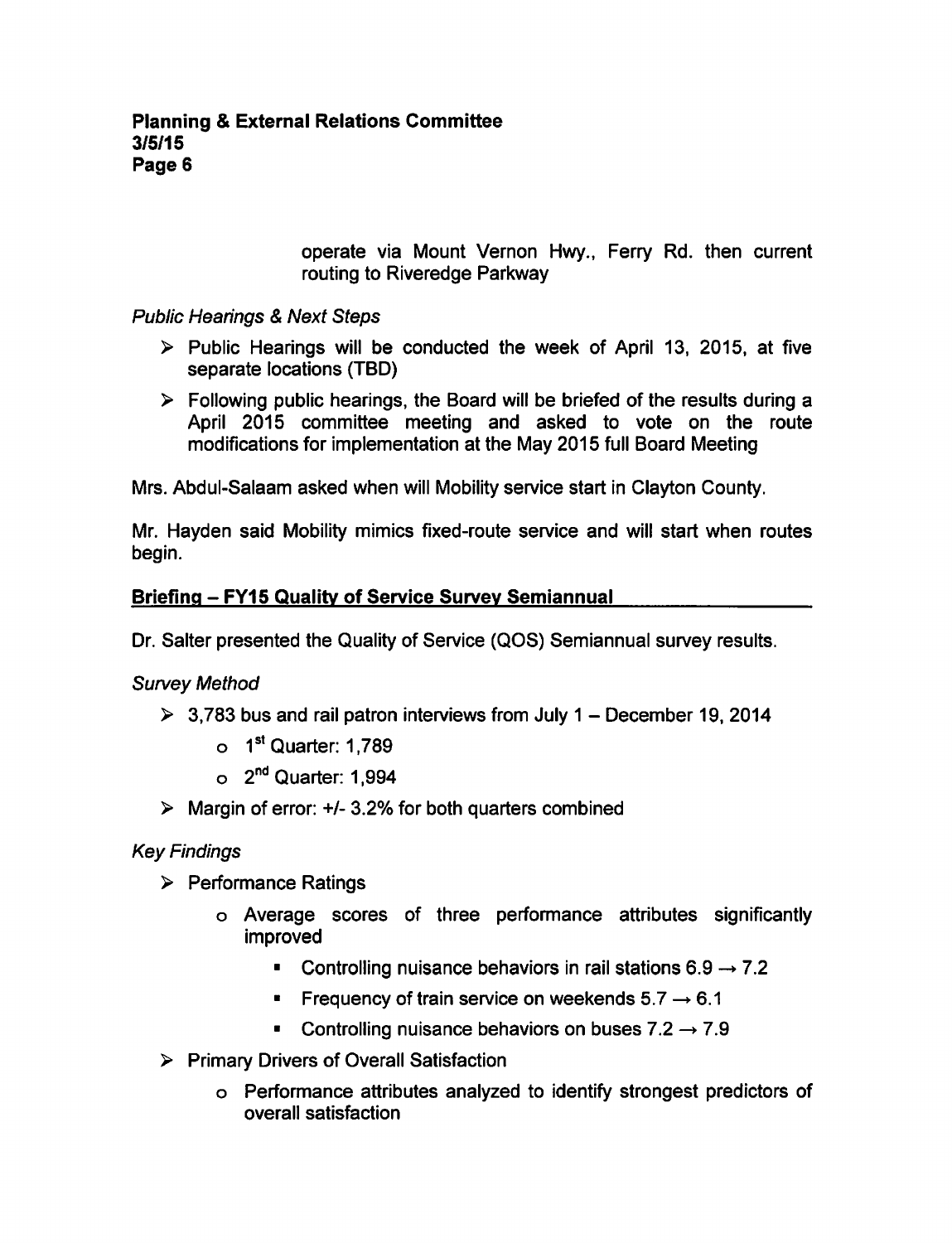- On-time performance and frequency of service have strongest relationship to overall satisfaction
- $\circ$  Primary drivers of satisfaction in both 1<sup>st</sup> and 2<sup>nd</sup> quarters:
	- Frequency of delays caused by train breakdowns or repairs  $\blacksquare$
	- **Trains are on time**
	- Courteous bus drivers
	- **Courteous station service personnel**

### **Takeaways**

- $\triangleright$  No major shifts in rider profile
- Opinions about MARTA service are improving
- $\triangleright$  More than half of the primary drivers of satisfaction are areas of strength for MARTA
- $\triangleright$  Drivers that are not strengths are attributes related to on-time performance
- $\triangleright$  Customers appear to be noticing impact of MARTA's Ride with Respect efforts

Mr. Griffin asked how is this information shared with staff.

Dr. Salter said the Research & Analysis team goes out to various MARTA facilities to share and discuss QOS survey results.

### Briefing - I-20 East Transit Initiative

Ms. Sidifall briefed the Committee on the status of the I-20 East Transit Initiative.

Adopted Locally Preferred Alternative (LPA)

- Result of a two-year Detailed Corridor Analysis which evaluated a broad range of transit alternatives for the I-20 East Corridor
- Two components:
	- 12 mile extension of existing MARTA heavy rail transit (HRT) from Indian Creek Station to Mall at Stonecrest in eastern DeKalb **County**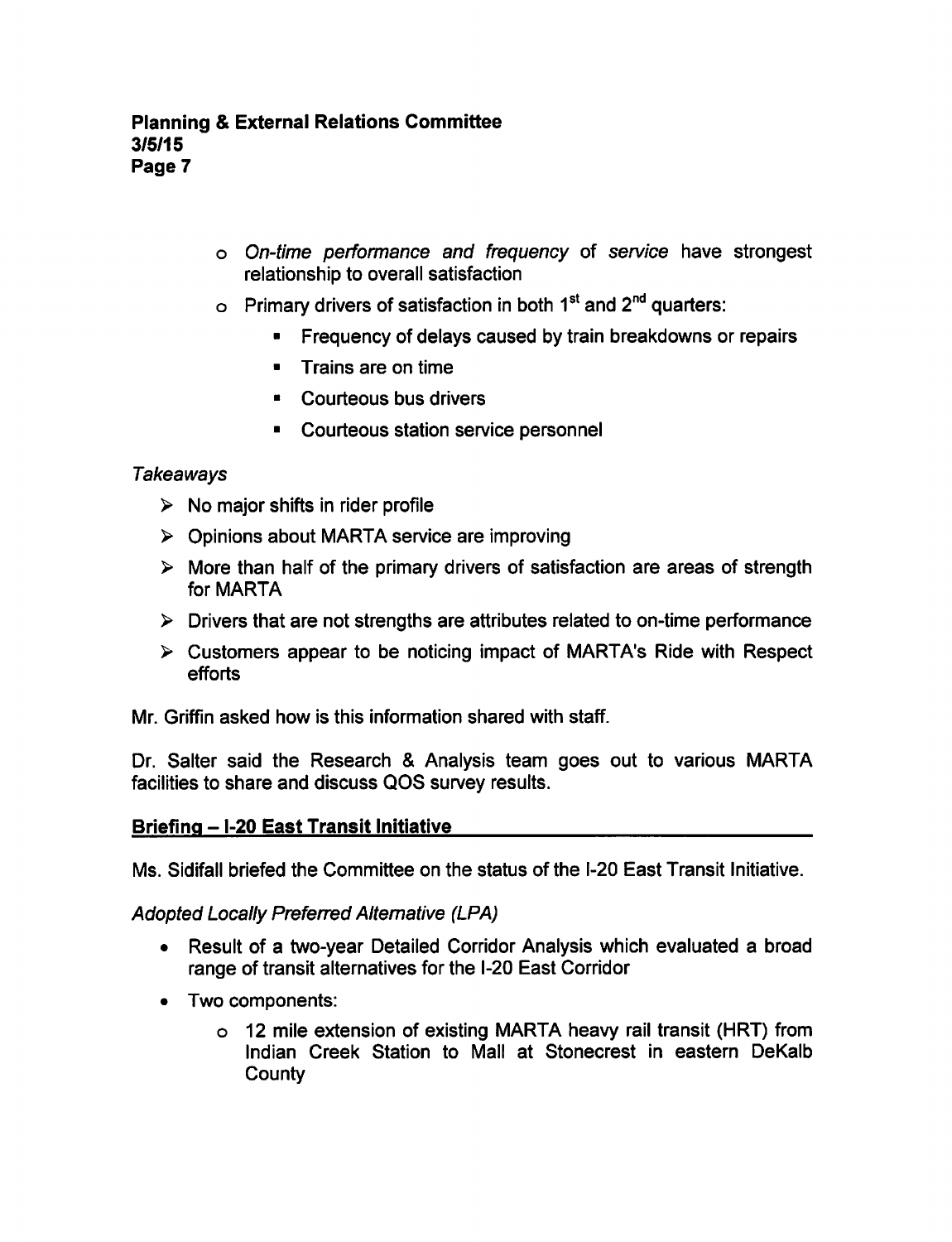12.8 miles of new bus rapid transit (BRT) in HOV and general use lanes from Five Points Station Wesley Chapel Road

# Project Status

- $\bullet$  Environmental studies initiated for the two components  $-$  August 2012
	- Environmental Assessment (EA) for the BRT component
	- Environmental Impact Statement (EIS) for the HRT component
- Technical studies have been conducted to evaluate potential impacts and benefits to the social, natural, cultural and physical environment
- Draft environmental documents reviewed by the Federal Transit Administration (FTA) and being updated to address FTA's comments
- Revised environmental documents will be resubmitted to FTA for review and approval by early March 2015
- With FTA's approval, public hearings will be scheduled in the Summer
- Finding of No Significant Impact (FONSI) for the BRT component by Fall 2015
- Record of Decision (ROD) for the HRT component by Fall 2016

### Environmental Review Process

- 1. Feasibility Study Alternatives Analysis (AA)
	- $\rightarrow$  MARTA completed a locally-conducted Feasibility Study in 2002 and AA in 2004
- 2. Detailed Corridor Analysis
	- $\rightarrow$  This phase updated the Locally Preferred Alternative for MARTA Board and ARC approval
- 3. Draft Environmental Impact Statement; Draft Environmental Assessment (Current)
	- $\rightarrow$  This phase begins an in-depth environmental analysis mandated by National Environmental Policy Act of 1969 (NEPA)
- 4. Preliminary Engineering/Final Environmental Impact Statement
	- $\rightarrow$  This phase will require FTA approval for entry into Preliminary Engineering and complete the NEPA process; Duration: 12-18 months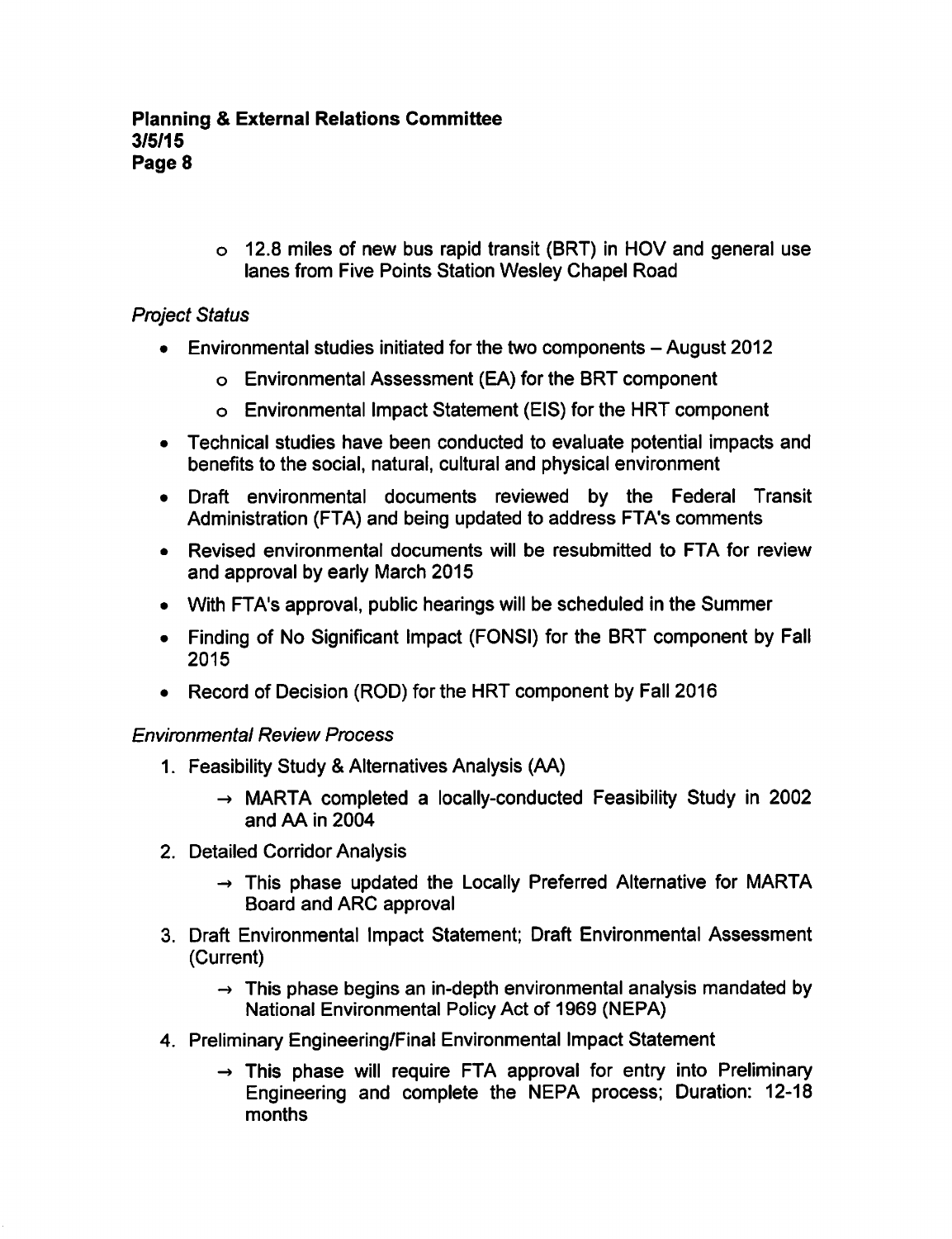- 5. Final Design
	- $\rightarrow$  At this phase local funding must be committed and FTA will evaluate project for Full Funding Grant Agreement; Duration: 2-4 years
- 6. Construction
	- $\rightarrow$  Full Funding Grant Agreement in place with FTA this phase could take 2-4 years depending on the type and length of transit investment
- 7. Revenue Operation

# HRT Component of LPA - Environmental Impact Statement (EIS)

- EIS is required for any major federal action that may significantly affect the  $\bullet$ environment
- Results in a Record of Decision (ROD)

# BRT Component LPA - Environmental Assessment (EA)

- EA is used to determine if an EIS is necessary
- $\bullet$  If there is no significant effect to the environment, a Finding of No Significant Impact (FONSI) results

# Project Performance

- Ridership Modeling updated:
	- Projected Daily Boardings (2040)
		- $\blacksquare$  BRT 17,100
		- $HRT 39,000$
	- Projected New Daily Transit Riders (2040)
		- $\blacksquare$  $BRT - 1,700$
		- $-HRT 15,700$
- Project cost estimates (2013\$)\*
	- Capital Costs
		- BRT \$220M (does not include vehicles)
		- $HRT $2.6B$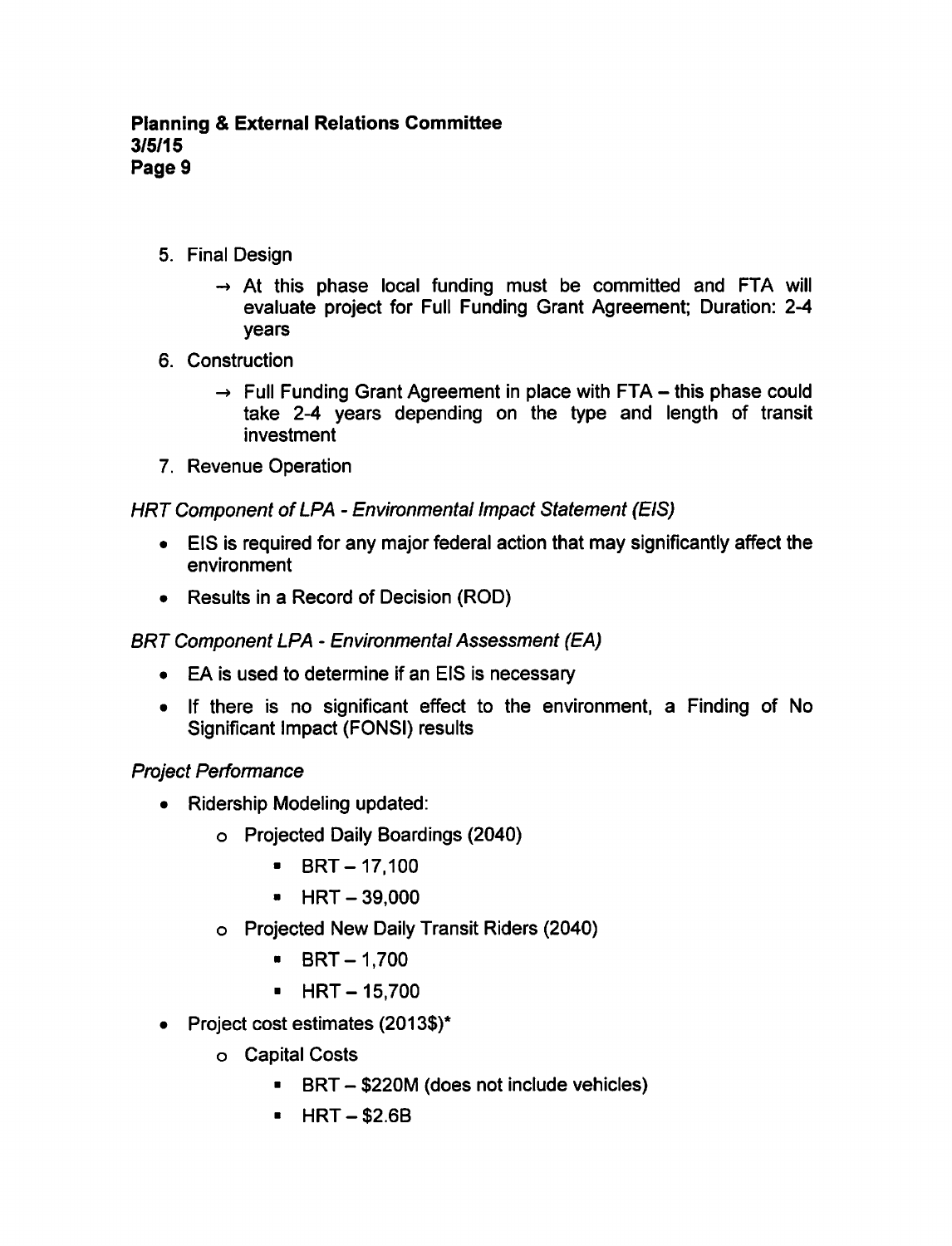- O&M Costs (Annual)
	- $-BRT $14M$
	- $HRT $46M$

\*These costs reflect a "snapshot in time" given the knowledge currently available. As further planning and engineering is performed, future cost estimates will vary to reflect changes in the design and operation of the project

### Project Opportunities

- $\bullet$  BRT to be implemented first brings improved mobility to corridor in the near term
- FTA supportive of the environmental review to date
	- Views the BRT project as one with near-term potential and candidate for Small Starts discretionary funding, provided MARTA can demonstrate match
- Preliminary evaluation against federal Capital Investment Grant Program criteria indicates that:
	- HRT extension would qualify for consideration of New Starts funding
	- BRT project would be competitive as a Small Starts project
- Coordination with Georgia DOT for potential funding of the HOV interchange construction
- Request for FTA approval for entry into "Project Development" for the I-20 East
- BRT project provides MARTA with "pre-award authority"

### Project Challenges

- FTA requirement for a reasonable financial strategy to construct and operate the I-20 East BRT and HRT projects
	- $\circ$  Step 1 to complete NEPA, must demonstrate a sound financial strategy
	- $\circ$  Step 2 to secure a grant, must demonstrate local capital and O&M funding commitments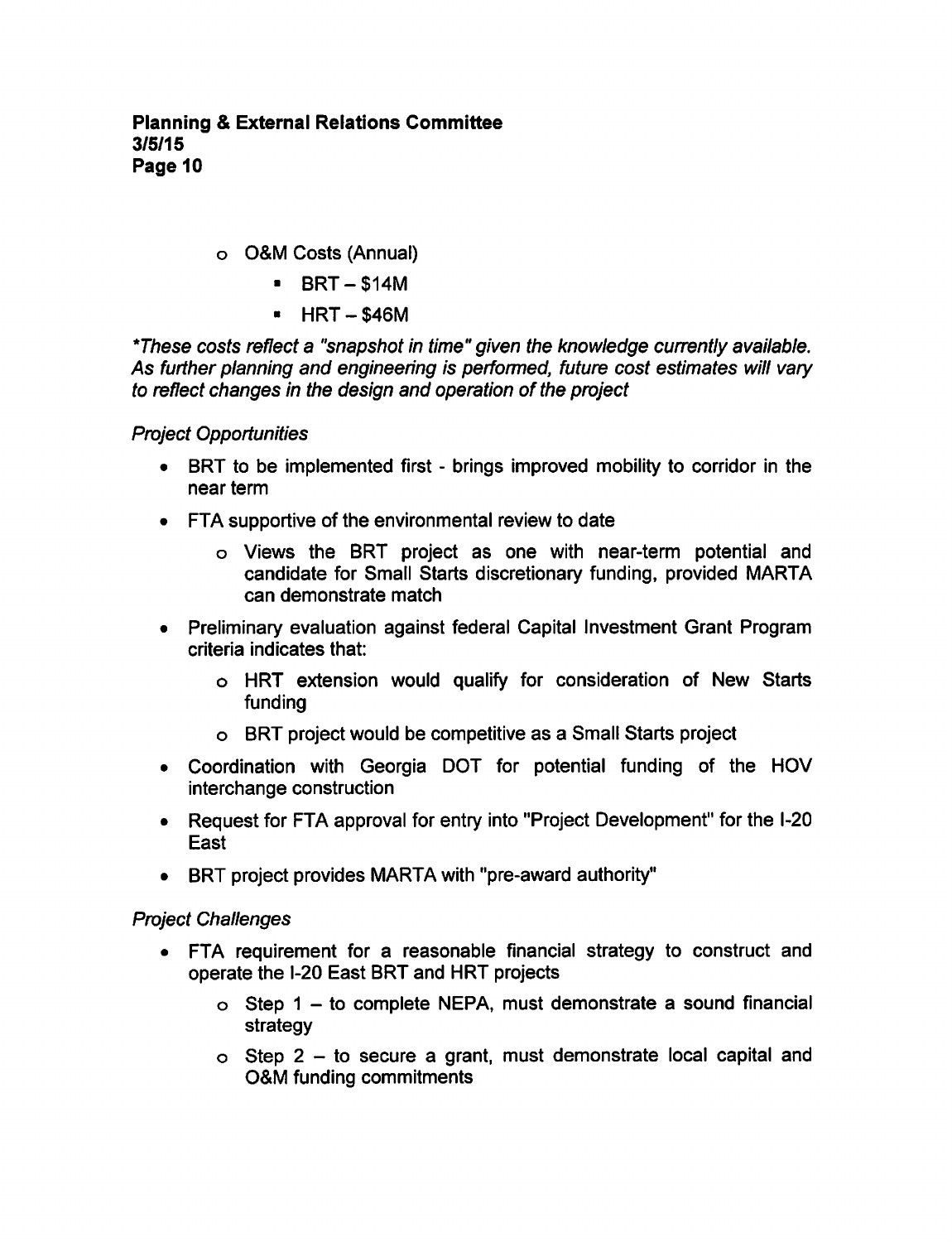- Competitiveness for discretionary Federal funding
	- Need to improve the project's competitiveness by:
		- **Pursuing both value engineering to reduce project costs**
		- Working closely with local communities and developers in the I-20 East corridor to develop plans and policies that optimize the economic development potential around proposed transit stations
- Ensure all other complementary systems have required investment and are maintained in a state of good repair

### Next Steps

- Revised environmental documents will be resubmitted to FTA for review and approval by March 2015
- Request for entry into Project Development
- With FTA's approval, public hearings will be scheduled in the Summer
- Finding of No Significant Impact (FONSI) for the BRT component by Fall 2015
- Record of Decision (ROD) for the HRT component by Fall 2016

Mr. Tomlinson asked if BRT would be sharing existing HOV lanes.

Ms. Sidifall said yes.

Mrs. Abdul-Salaam asked about existing systems that may be similar to this project.

Ms. Sidifall said Cleveland's BRT is a model system the Authority would look to replicate.

Mr. Ashe asked how far along is the planning in comparison to the Clifton Corridor and GA 400 projects.

Ms. Sidifall said this project is approximately two years further along.